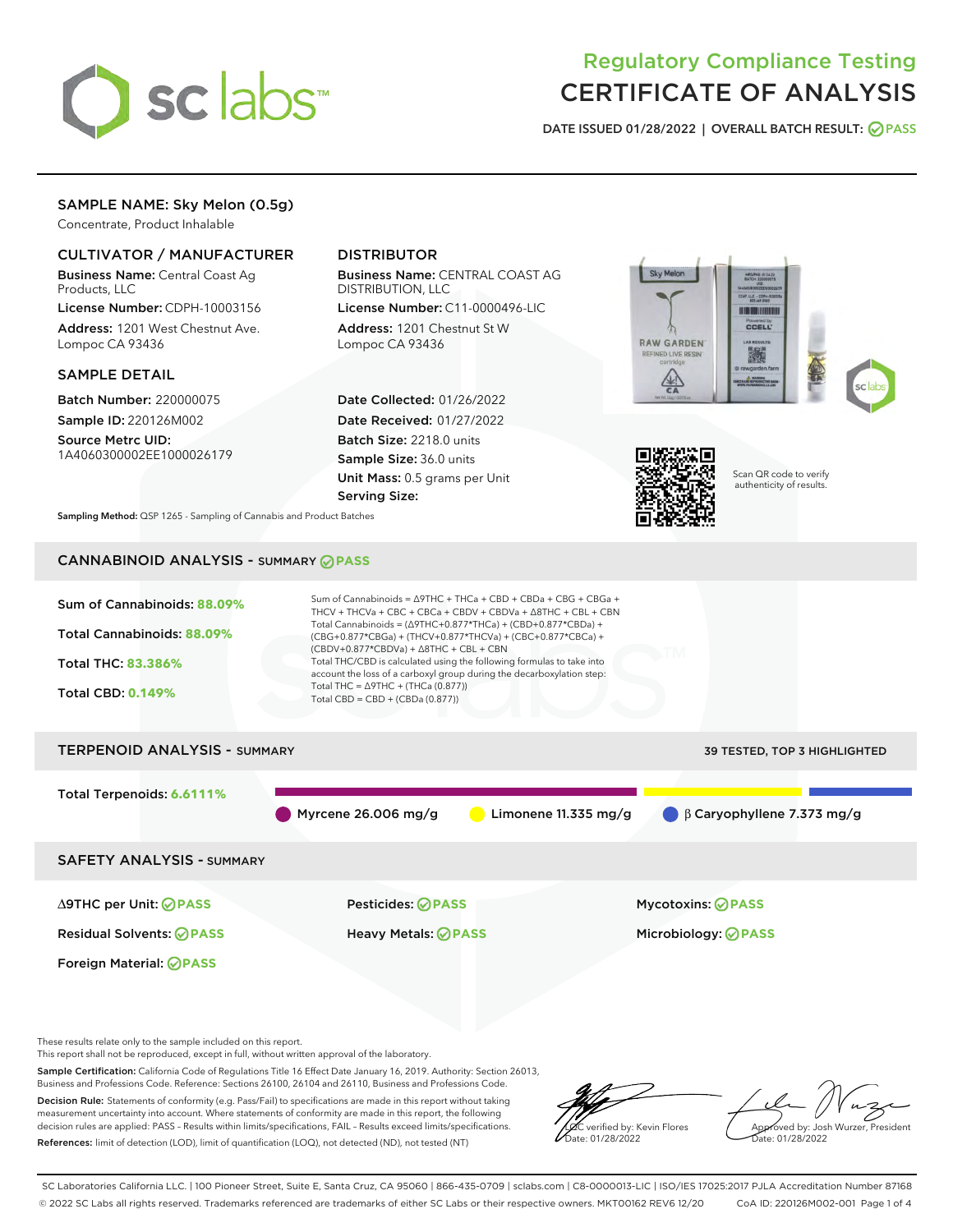



SKY MELON (0.5G) | DATE ISSUED 01/28/2022 | OVERALL BATCH RESULT:  $\bigcirc$  PASS

#### CANNABINOID TEST RESULTS - 01/27/2022 2 PASS

Tested by high-performance liquid chromatography with diode-array detection (HPLC-DAD). **Method:** QSP 1157 - Analysis of Cannabinoids by HPLC-DAD

#### TOTAL CANNABINOIDS: **88.09%**

Total Cannabinoids (Total THC) + (Total CBD) + (Total CBG) + (Total THCV) + (Total CBC) + (Total CBDV) + ∆8THC + CBL + CBN

TOTAL THC: **83.386%** Total THC (∆9THC+0.877\*THCa)

TOTAL CBD: **0.149%**

Total CBD (CBD+0.877\*CBDa)

TOTAL CBG: 3.575% Total CBG (CBG+0.877\*CBGa)

TOTAL THCV: 0.62% Total THCV (THCV+0.877\*THCVa)

TOTAL CBC: ND Total CBC (CBC+0.877\*CBCa)

TOTAL CBDV: ND Total CBDV (CBDV+0.877\*CBDVa)

| <b>COMPOUND</b>            | LOD/LOQ<br>(mg/g) | <b>MEASUREMENT</b><br><b>UNCERTAINTY</b><br>(mg/g) | <b>RESULT</b><br>(mg/g) | <b>RESULT</b><br>(%) |
|----------------------------|-------------------|----------------------------------------------------|-------------------------|----------------------|
| <b>A9THC</b>               | 0.06/0.26         | ±28.685                                            | 833.86                  | 83.386               |
| <b>CBG</b>                 | 0.06/0.19         | ±1.409                                             | 35.75                   | 3.575                |
| <b>THCV</b>                | 0.1/0.2           | ±0.31                                              | 6.2                     | 0.62                 |
| <b>CBN</b>                 | 0.1/0.3           | ±0.13                                              | 2.0                     | 0.20                 |
| $\triangle$ 8THC           | 0.1/0.4           | ±0.13                                              | 1.6                     | 0.16                 |
| <b>CBD</b>                 | 0.07/0.29         | ±0.069                                             | 1.49                    | 0.149                |
| <b>THCa</b>                | 0.05/0.14         | N/A                                                | <b>ND</b>               | <b>ND</b>            |
| <b>THCVa</b>               | 0.07/0.20         | N/A                                                | <b>ND</b>               | <b>ND</b>            |
| <b>CBDa</b>                | 0.02/0.19         | N/A                                                | <b>ND</b>               | <b>ND</b>            |
| <b>CBDV</b>                | 0.04 / 0.15       | N/A                                                | <b>ND</b>               | <b>ND</b>            |
| <b>CBDVa</b>               | 0.03 / 0.53       | N/A                                                | <b>ND</b>               | <b>ND</b>            |
| <b>CBGa</b>                | 0.1/0.2           | N/A                                                | <b>ND</b>               | <b>ND</b>            |
| <b>CBL</b>                 | 0.06 / 0.24       | N/A                                                | <b>ND</b>               | <b>ND</b>            |
| <b>CBC</b>                 | 0.2 / 0.5         | N/A                                                | <b>ND</b>               | <b>ND</b>            |
| <b>CBCa</b>                | 0.07/0.28         | N/A                                                | <b>ND</b>               | <b>ND</b>            |
| <b>SUM OF CANNABINOIDS</b> |                   |                                                    | 880.9 mg/g              | 88.09%               |

#### **UNIT MASS: 0.5 grams per Unit**

| ∆9THC per Unit                        | 1100 per-package limit | 416.93 mg/unit | <b>PASS</b> |
|---------------------------------------|------------------------|----------------|-------------|
| <b>Total THC per Unit</b>             |                        | 416.93 mg/unit |             |
| <b>CBD</b> per Unit                   |                        | $0.74$ mg/unit |             |
| <b>Total CBD per Unit</b>             |                        | $0.74$ mg/unit |             |
| Sum of Cannabinoids<br>per Unit       |                        | 440.4 mg/unit  |             |
| <b>Total Cannabinoids</b><br>per Unit |                        | 440.4 mg/unit  |             |

| <b>COMPOUND</b>         | LOD/LOQ<br>(mg/g)    | <b>MEASUREMENT</b><br><b>UNCERTAINTY</b><br>(mg/g) | <b>RESULT</b><br>(mg/g) | <b>RESULT</b><br>(%) |
|-------------------------|----------------------|----------------------------------------------------|-------------------------|----------------------|
| <b>Myrcene</b>          | 0.008 / 0.025        | ±0.3355                                            | 26.006                  | 2.6006               |
| Limonene                | 0.005 / 0.016        | ±0.1621                                            | 11.335                  | 1.1335               |
| $\beta$ Caryophyllene   | 0.004 / 0.012        | ±0.2625                                            | 7.373                   | 0.7373               |
| Ocimene                 | 0.011 / 0.038        | ±0.1531                                            | 4.771                   | 0.4771               |
| $\alpha$ Pinene         | 0.005 / 0.017        | ±0.0276                                            | 3.213                   | 0.3213               |
| Terpinolene             | 0.008 / 0.026        | ±0.0643                                            | 3.135                   | 0.3135               |
| $\beta$ Pinene          | 0.004 / 0.014        | ±0.0327                                            | 2.843                   | 0.2843               |
| Linalool                | 0.009 / 0.032        | ±0.0830                                            | 2.184                   | 0.2184               |
| $\alpha$ Humulene       | 0.009 / 0.029        | ±0.0598                                            | 1.863                   | 0.1863               |
| Fenchol                 | 0.010 / 0.034        | ±0.0346                                            | 0.895                   | 0.0895               |
| Terpineol               | 0.016 / 0.055        | ±0.0403                                            | 0.657                   | 0.0657               |
| trans-β-Farnesene       | 0.008 / 0.025        | ±0.0119                                            | 0.335                   | 0.0335               |
| Camphene                | 0.005 / 0.015        | ±0.0031                                            | 0.266                   | 0.0266               |
| <b>Borneol</b>          | 0.005 / 0.016        | ±0.0086                                            | 0.204                   | 0.0204               |
| Fenchone                | 0.009 / 0.028        | ±0.0040                                            | 0.136                   | 0.0136               |
| $\alpha$ Bisabolol      | 0.008 / 0.026        | ±0.0068                                            | 0.128                   | 0.0128               |
| $\alpha$ Phellandrene   | 0.006 / 0.020        | ±0.0016                                            | 0.115                   | 0.0115               |
| Guaiol                  | <i>0.009 / 0.030</i> | ±0.0051                                            | 0.109                   | 0.0109               |
| Valencene               | 0.009 / 0.030        | ±0.0071                                            | 0.103                   | 0.0103               |
| 3 Carene                | 0.005 / 0.018        | ±0.0013                                            | 0.093                   | 0.0093               |
| Caryophyllene<br>Oxide  | 0.010 / 0.033        | ±0.0035                                            | 0.077                   | 0.0077               |
| $\alpha$ Terpinene      | 0.005 / 0.017        | ±0.0011                                            | 0.075                   | 0.0075               |
| $\gamma$ Terpinene      | 0.006 / 0.018        | ±0.0013                                            | 0.073                   | 0.0073               |
| Nerolidol               | 0.009 / 0.028        | ±0.0038                                            | 0.061                   | 0.0061               |
| Sabinene Hydrate        | 0.006 / 0.022        | ±0.0011                                            | 0.028                   | 0.0028               |
| p-Cymene                | 0.005 / 0.016        | ±0.0006                                            | 0.023                   | 0.0023               |
| Geraniol                | 0.002 / 0.007        | ±0.0004                                            | 0.010                   | 0.0010               |
| Sabinene                | 0.004 / 0.014        | N/A                                                | <b>ND</b>               | ND                   |
| Eucalyptol              | 0.006 / 0.018        | N/A                                                | <b>ND</b>               | <b>ND</b>            |
| (-)-Isopulegol          | 0.005 / 0.016        | N/A                                                | <b>ND</b>               | <b>ND</b>            |
| Camphor                 | 0.006 / 0.019        | N/A                                                | ND                      | ND                   |
| Isoborneol              | 0.004 / 0.012        | N/A                                                | <b>ND</b>               | ND                   |
| Menthol                 | 0.008 / 0.025        | N/A                                                | ND                      | ND                   |
| Nerol                   | 0.003 / 0.011        | N/A                                                | ND                      | ND                   |
| Citronellol             | 0.003 / 0.010        | N/A                                                | <b>ND</b>               | ND                   |
| $R-(+)$ -Pulegone       | 0.003 / 0.011        | N/A                                                | ND                      | ND                   |
| <b>Geranyl Acetate</b>  | 0.004 / 0.014        | N/A                                                | ND                      | ND                   |
| $\alpha$ Cedrene        | 0.005 / 0.016        | N/A                                                | <b>ND</b>               | ND                   |
| Cedrol                  | 0.008 / 0.027        | N/A                                                | ND                      | ND                   |
| <b>TOTAL TERPENOIDS</b> |                      |                                                    | 66.111 mg/g             | 6.6111%              |

SC Laboratories California LLC. | 100 Pioneer Street, Suite E, Santa Cruz, CA 95060 | 866-435-0709 | sclabs.com | C8-0000013-LIC | ISO/IES 17025:2017 PJLA Accreditation Number 87168 © 2022 SC Labs all rights reserved. Trademarks referenced are trademarks of either SC Labs or their respective owners. MKT00162 REV6 12/20 CoA ID: 220126M002-001 Page 2 of 4

# TERPENOID TEST RESULTS - 01/28/2022

Terpene analysis utilizing gas chromatography-flame ionization detection (GC-FID). **Method:** QSP 1192 - Analysis of Terpenoids by GC-FID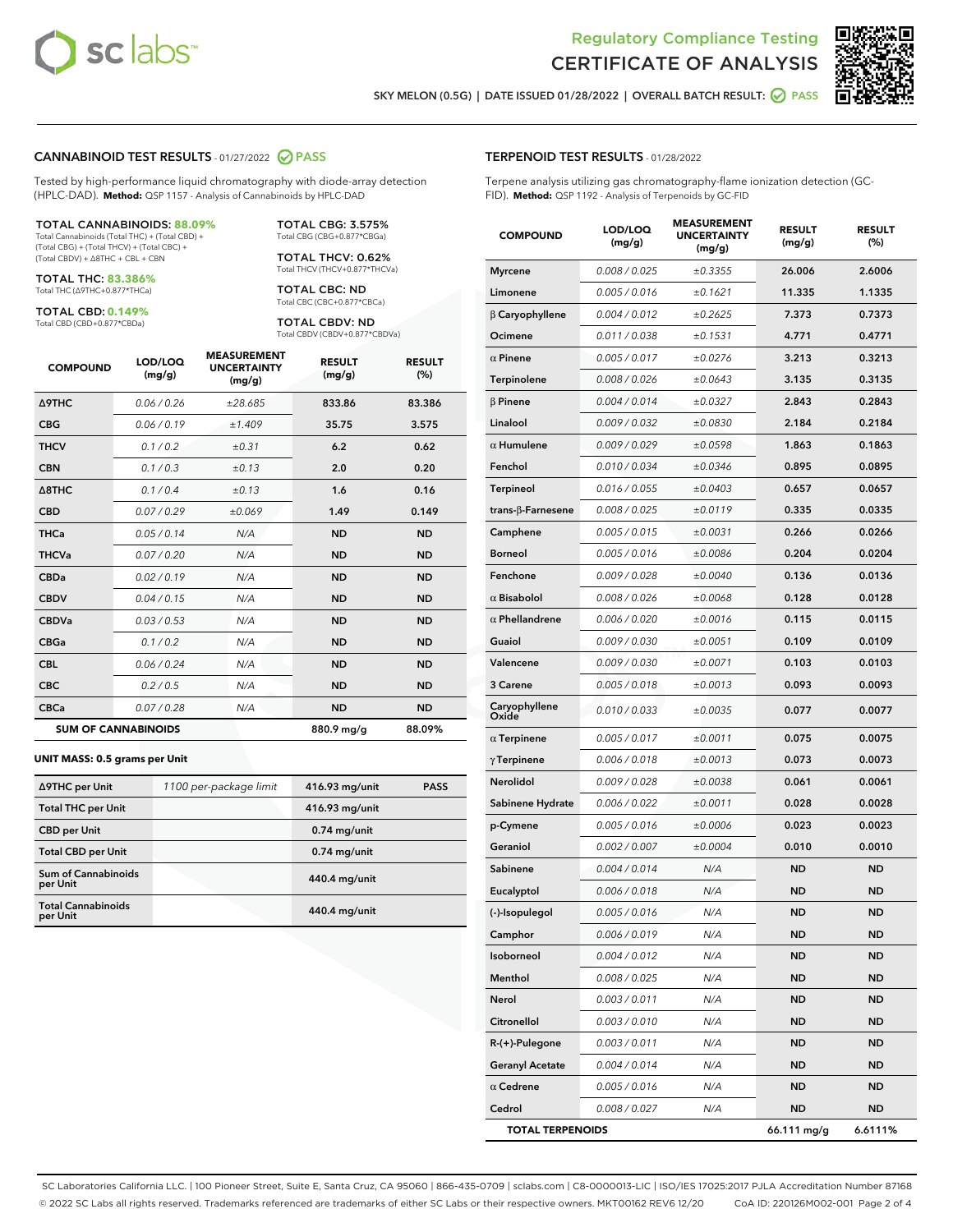



SKY MELON (0.5G) | DATE ISSUED 01/28/2022 | OVERALL BATCH RESULT:  $\bigcirc$  PASS

# CATEGORY 1 PESTICIDE TEST RESULTS - 01/28/2022 2 PASS

Pesticide and plant growth regulator analysis utilizing high-performance liquid chromatography-mass spectrometry (HPLC-MS) or gas chromatography-mass spectrometry (GC-MS). \*GC-MS utilized where indicated. **Method:** QSP 1212 - Analysis of Pesticides and Mycotoxins by LC-MS or QSP 1213 - Analysis of Pesticides by GC-MS

| <b>COMPOUND</b>             | LOD/LOQ<br>$(\mu g/g)$ | <b>ACTION</b><br><b>LIMIT</b><br>$(\mu g/g)$ | <b>MEASUREMENT</b><br><b>UNCERTAINTY</b><br>$(\mu g/g)$ | <b>RESULT</b><br>$(\mu g/g)$ | <b>RESULT</b> |
|-----------------------------|------------------------|----------------------------------------------|---------------------------------------------------------|------------------------------|---------------|
| Aldicarb                    | 0.03 / 0.08            | $\ge$ LOD                                    | N/A                                                     | <b>ND</b>                    | <b>PASS</b>   |
| Carbofuran                  | 0.02/0.05              | $>$ LOD                                      | N/A                                                     | <b>ND</b>                    | <b>PASS</b>   |
| Chlordane*                  | 0.03 / 0.08            | $\ge$ LOD                                    | N/A                                                     | <b>ND</b>                    | <b>PASS</b>   |
| Chlorfenapyr*               | 0.03/0.10              | $>$ LOD                                      | N/A                                                     | <b>ND</b>                    | <b>PASS</b>   |
| Chlorpyrifos                | 0.02 / 0.06            | $\ge$ LOD                                    | N/A                                                     | <b>ND</b>                    | <b>PASS</b>   |
| Coumaphos                   | 0.02 / 0.07            | $\ge$ LOD                                    | N/A                                                     | <b>ND</b>                    | <b>PASS</b>   |
| Daminozide                  | 0.02 / 0.07            | $\ge$ LOD                                    | N/A                                                     | <b>ND</b>                    | <b>PASS</b>   |
| <b>DDVP</b><br>(Dichlorvos) | 0.03/0.09              | $\ge$ LOD                                    | N/A                                                     | <b>ND</b>                    | <b>PASS</b>   |
| Dimethoate                  | 0.03/0.08              | $>$ LOD                                      | N/A                                                     | <b>ND</b>                    | <b>PASS</b>   |
| Ethoprop(hos)               | 0.03/0.10              | $\ge$ LOD                                    | N/A                                                     | <b>ND</b>                    | <b>PASS</b>   |
| Etofenprox                  | 0.02 / 0.06            | $\ge$ LOD                                    | N/A                                                     | <b>ND</b>                    | <b>PASS</b>   |
| Fenoxycarb                  | 0.03 / 0.08            | $\ge$ LOD                                    | N/A                                                     | <b>ND</b>                    | <b>PASS</b>   |
| Fipronil                    | 0.03/0.08              | $>$ LOD                                      | N/A                                                     | <b>ND</b>                    | <b>PASS</b>   |
| Imazalil                    | 0.02 / 0.06            | $\ge$ LOD                                    | N/A                                                     | <b>ND</b>                    | <b>PASS</b>   |
| <b>Methiocarb</b>           | 0.02 / 0.07            | $\ge$ LOD                                    | N/A                                                     | <b>ND</b>                    | <b>PASS</b>   |
| Methyl<br>parathion         | 0.03/0.10              | $\ge$ LOD                                    | N/A                                                     | <b>ND</b>                    | <b>PASS</b>   |
| <b>Mevinphos</b>            | 0.03/0.09              | $>$ LOD                                      | N/A                                                     | <b>ND</b>                    | <b>PASS</b>   |
| Paclobutrazol               | 0.02 / 0.05            | $\ge$ LOD                                    | N/A                                                     | <b>ND</b>                    | <b>PASS</b>   |
| Propoxur                    | 0.03/0.09              | $\ge$ LOD                                    | N/A                                                     | <b>ND</b>                    | <b>PASS</b>   |
| Spiroxamine                 | 0.03 / 0.08            | $\ge$ LOD                                    | N/A                                                     | <b>ND</b>                    | <b>PASS</b>   |
| Thiacloprid                 | 0.03/0.10              | $\ge$ LOD                                    | N/A                                                     | <b>ND</b>                    | <b>PASS</b>   |

#### CATEGORY 2 PESTICIDE TEST RESULTS - 01/28/2022 2 PASS

| <b>COMPOUND</b>          | LOD/LOO<br>$(\mu g/g)$ | <b>ACTION</b><br>LIMIT<br>$(\mu g/g)$ | <b>MEASUREMENT</b><br><b>UNCERTAINTY</b><br>$(\mu g/g)$ | <b>RESULT</b><br>$(\mu g/g)$ | <b>RESULT</b> |  |
|--------------------------|------------------------|---------------------------------------|---------------------------------------------------------|------------------------------|---------------|--|
| Abamectin                | 0.03/0.10              | 0.1                                   | N/A                                                     | <b>ND</b>                    | <b>PASS</b>   |  |
| Acephate                 | 0.02/0.07              | 0.1                                   | N/A                                                     | <b>ND</b>                    | <b>PASS</b>   |  |
| Acequinocyl              | 0.02/0.07              | 0.1                                   | N/A                                                     | <b>ND</b>                    | <b>PASS</b>   |  |
| Acetamiprid              | 0.02 / 0.05            | 0.1                                   | N/A                                                     | <b>ND</b>                    | <b>PASS</b>   |  |
| Azoxystrobin             | 0.02/0.07              | 0.1                                   | N/A                                                     | <b>ND</b>                    | <b>PASS</b>   |  |
| <b>Bifenazate</b>        | 0.01 / 0.04            | 0.1                                   | N/A                                                     | <b>ND</b>                    | <b>PASS</b>   |  |
| <b>Bifenthrin</b>        | 0.02/0.05              | 3                                     | N/A                                                     | <b>ND</b>                    | <b>PASS</b>   |  |
| <b>Boscalid</b>          | 0.03/0.09              | 0.1                                   | N/A                                                     | <b>ND</b>                    | <b>PASS</b>   |  |
| Captan                   | 0.19/0.57              | 0.7                                   | N/A                                                     | <b>ND</b>                    | <b>PASS</b>   |  |
| Carbaryl                 | 0.02/0.06              | 0.5                                   | N/A                                                     | <b>ND</b>                    | <b>PASS</b>   |  |
| Chlorantranilip-<br>role | 0.04/0.12              | 10                                    | N/A                                                     | <b>ND</b>                    | <b>PASS</b>   |  |
| Clofentezine             | 0.03/0.09              | 0.1                                   | N/A                                                     | <b>ND</b>                    | <b>PASS</b>   |  |

| <b>CATEGORY 2 PESTICIDE TEST RESULTS</b> - 01/28/2022 continued |
|-----------------------------------------------------------------|
|-----------------------------------------------------------------|

| <b>COMPOUND</b>               | LOD/LOQ<br>(µg/g) | <b>ACTION</b><br><b>LIMIT</b><br>$(\mu g/g)$ | <b>MEASUREMENT</b><br><b>UNCERTAINTY</b><br>$(\mu g/g)$ | <b>RESULT</b><br>(µg/g) | <b>RESULT</b> |
|-------------------------------|-------------------|----------------------------------------------|---------------------------------------------------------|-------------------------|---------------|
| Cyfluthrin                    | 0.12 / 0.38       | $\overline{c}$                               | N/A                                                     | <b>ND</b>               | <b>PASS</b>   |
| Cypermethrin                  | 0.11 / 0.32       | 1                                            | N/A                                                     | ND                      | <b>PASS</b>   |
| <b>Diazinon</b>               | 0.02 / 0.05       | 0.1                                          | N/A                                                     | ND                      | <b>PASS</b>   |
| Dimethomorph                  | 0.03 / 0.09       | $\overline{2}$                               | N/A                                                     | ND                      | <b>PASS</b>   |
| Etoxazole                     | 0.02 / 0.06       | 0.1                                          | N/A                                                     | ND                      | <b>PASS</b>   |
| Fenhexamid                    | 0.03 / 0.09       | 0.1                                          | N/A                                                     | ND                      | <b>PASS</b>   |
| Fenpyroximate                 | 0.02 / 0.06       | 0.1                                          | N/A                                                     | <b>ND</b>               | <b>PASS</b>   |
| Flonicamid                    | 0.03 / 0.10       | 0.1                                          | N/A                                                     | <b>ND</b>               | <b>PASS</b>   |
| Fludioxonil                   | 0.03 / 0.10       | 0.1                                          | N/A                                                     | <b>ND</b>               | <b>PASS</b>   |
| Hexythiazox                   | 0.02 / 0.07       | 0.1                                          | N/A                                                     | <b>ND</b>               | <b>PASS</b>   |
| Imidacloprid                  | 0.04 / 0.11       | 5                                            | N/A                                                     | <b>ND</b>               | <b>PASS</b>   |
| Kresoxim-methyl               | 0.02 / 0.07       | 0.1                                          | N/A                                                     | ND                      | <b>PASS</b>   |
| <b>Malathion</b>              | 0.03 / 0.09       | 0.5                                          | N/A                                                     | ND                      | <b>PASS</b>   |
| Metalaxyl                     | 0.02 / 0.07       | $\overline{2}$                               | N/A                                                     | <b>ND</b>               | <b>PASS</b>   |
| Methomyl                      | 0.03 / 0.10       | $\mathbf{1}$                                 | N/A                                                     | <b>ND</b>               | <b>PASS</b>   |
| Myclobutanil                  | 0.03 / 0.09       | 0.1                                          | N/A                                                     | ND                      | <b>PASS</b>   |
| <b>Naled</b>                  | 0.02 / 0.07       | 0.1                                          | N/A                                                     | <b>ND</b>               | <b>PASS</b>   |
| Oxamyl                        | 0.04 / 0.11       | 0.5                                          | N/A                                                     | <b>ND</b>               | <b>PASS</b>   |
| Pentachloronitro-<br>benzene* | 0.03 / 0.09       | 0.1                                          | N/A                                                     | <b>ND</b>               | <b>PASS</b>   |
| Permethrin                    | 0.04 / 0.12       | 0.5                                          | N/A                                                     | ND                      | <b>PASS</b>   |
| Phosmet                       | 0.03 / 0.10       | 0.1                                          | N/A                                                     | <b>ND</b>               | <b>PASS</b>   |
| Piperonylbu-<br>toxide        | 0.02 / 0.07       | 3                                            | N/A                                                     | ND                      | <b>PASS</b>   |
| Prallethrin                   | 0.03 / 0.08       | 0.1                                          | N/A                                                     | ND                      | <b>PASS</b>   |
| Propiconazole                 | 0.02 / 0.07       | 0.1                                          | N/A                                                     | ND                      | <b>PASS</b>   |
| Pyrethrins                    | 0.04 / 0.12       | 0.5                                          | N/A                                                     | ND                      | <b>PASS</b>   |
| Pyridaben                     | 0.02 / 0.07       | 0.1                                          | N/A                                                     | <b>ND</b>               | <b>PASS</b>   |
| Spinetoram                    | 0.02 / 0.07       | 0.1                                          | N/A                                                     | ND                      | <b>PASS</b>   |
| Spinosad                      | 0.02 / 0.07       | 0.1                                          | N/A                                                     | ND                      | <b>PASS</b>   |
| Spiromesifen                  | 0.02 / 0.05       | 0.1                                          | N/A                                                     | ND                      | <b>PASS</b>   |
| Spirotetramat                 | 0.02 / 0.06       | 0.1                                          | N/A                                                     | ND                      | <b>PASS</b>   |
| Tebuconazole                  | 0.02 / 0.07       | 0.1                                          | N/A                                                     | ND                      | <b>PASS</b>   |
| Thiamethoxam                  | 0.03 / 0.10       | 5                                            | N/A                                                     | ND                      | <b>PASS</b>   |
| Trifloxystrobin               | 0.03 / 0.08       | 0.1                                          | N/A                                                     | <b>ND</b>               | <b>PASS</b>   |

SC Laboratories California LLC. | 100 Pioneer Street, Suite E, Santa Cruz, CA 95060 | 866-435-0709 | sclabs.com | C8-0000013-LIC | ISO/IES 17025:2017 PJLA Accreditation Number 87168 © 2022 SC Labs all rights reserved. Trademarks referenced are trademarks of either SC Labs or their respective owners. MKT00162 REV6 12/20 CoA ID: 220126M002-001 Page 3 of 4